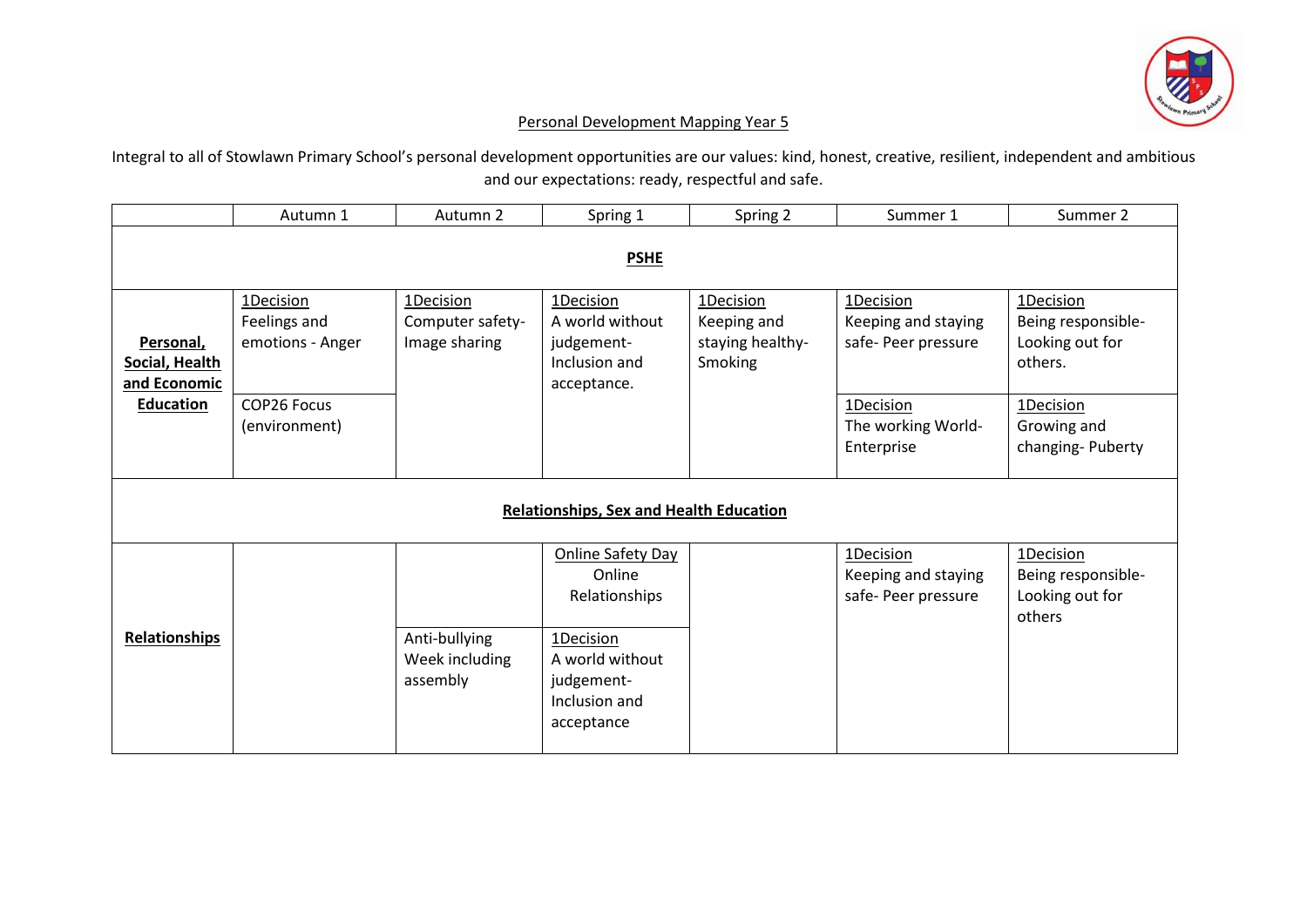| <b>Sex Education</b><br><b>Health</b>                                                       | <b>Mental Health Week</b><br>including assembly                                                                         |                                                              | Stowlawn Safety<br>Day<br><b>NSPCC</b><br>Appropriate<br>Touch<br>Stowlawn Safe<br>Day                                           | 1Decision<br>Keeping and<br>staying healthy-<br>Smoking                                                                                                          | Walk to School Week                                                        | 1Decision<br>Growing and<br>changing-Puberty                                                        |  |  |
|---------------------------------------------------------------------------------------------|-------------------------------------------------------------------------------------------------------------------------|--------------------------------------------------------------|----------------------------------------------------------------------------------------------------------------------------------|------------------------------------------------------------------------------------------------------------------------------------------------------------------|----------------------------------------------------------------------------|-----------------------------------------------------------------------------------------------------|--|--|
| <b>Fundamental British Values</b>                                                           |                                                                                                                         |                                                              |                                                                                                                                  |                                                                                                                                                                  |                                                                            |                                                                                                     |  |  |
| Democracy<br><b>Rule of Law</b><br>Individual<br>Liberty<br><b>Mutual</b><br><b>Respect</b> | Democracy<br>Democracy $-$ part 3<br>(Young Citizens)<br>Democracy<br>Pupil Leadership<br>Team<br>Eco-council elections | Rule of Law<br>What are human<br>rights?<br>(Young Citizens) | <b>Individual Liberty</b><br>Conflicting rights<br>(Young Citizens)<br><b>Mutual Respect</b><br><b>Martin Luther</b><br>King Day | Tolerance of those<br>with different<br>faiths and beliefs<br>Cultural diversity<br>in the UK<br>(Young Citizens)<br>Rule of Law<br>The Big Legal<br>Lesson 2022 | <b>Mutual Respect</b><br>Citizenship and the<br>wider world                | Economics, money<br>and managing<br>resources<br>Why do we pay<br>takes? Part 1<br>(Young Citizens) |  |  |
| <b>Tolerance of</b><br>those with<br>different<br>faiths and<br>beliefs                     | <b>Mutual Respect</b><br><b>Black History Month</b><br>Democracy/Rule of<br>Law<br>COP26                                |                                                              |                                                                                                                                  | Focus on all BVs<br>What being British<br>means to me<br><b>Mutual Respect</b><br><b>Ukraine Crisis</b>                                                          | Focus on all BVs<br>Queen's Jubilee<br>Democracy<br><b>Local Elections</b> |                                                                                                     |  |  |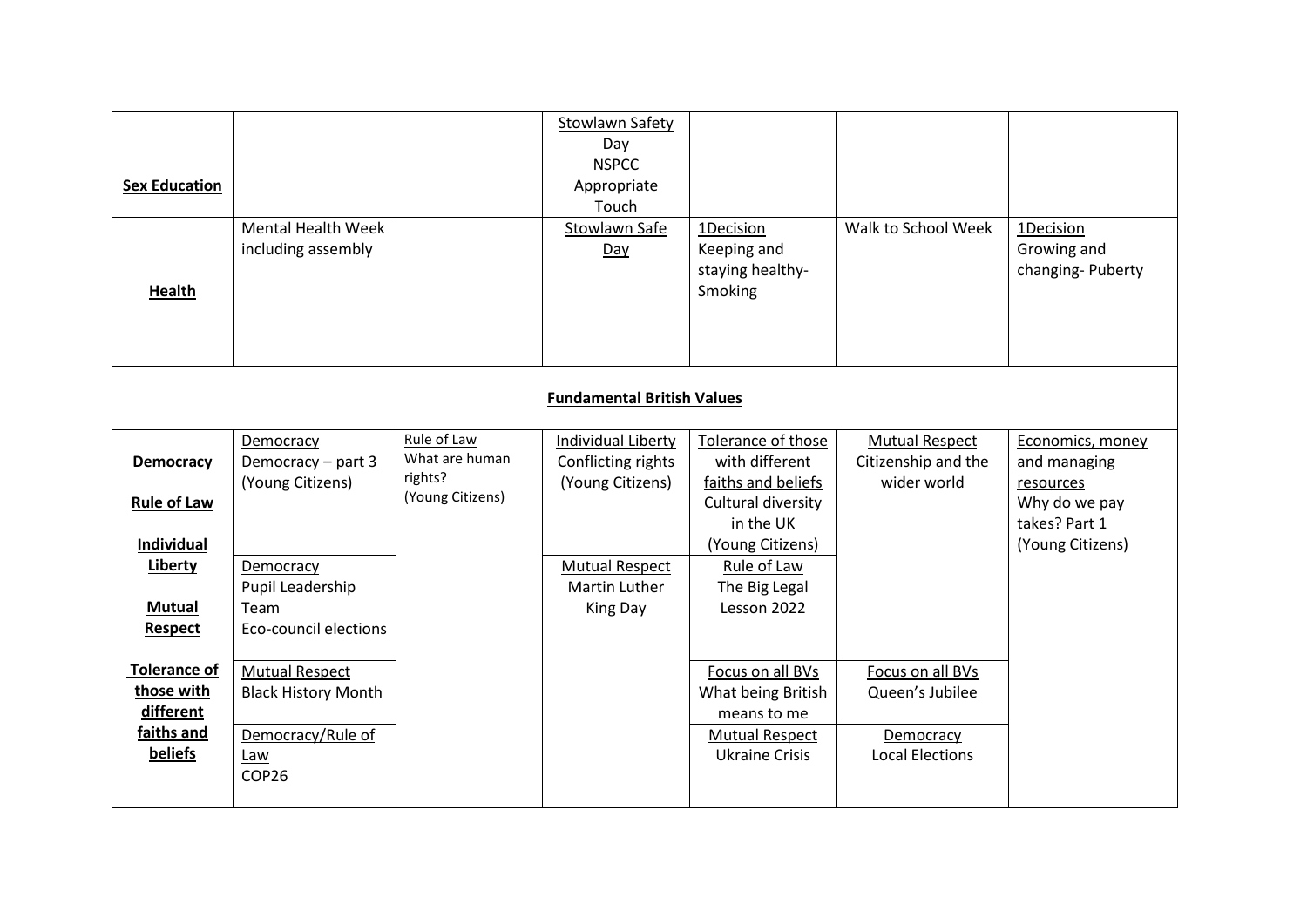| RE                | Mutual<br>Respect/Tolerance<br>Keeping the 5 pillars<br>of Islam. | Individual Liberty<br>Mutual<br>Respect/Tolerance<br>When, how and<br>why do Christians<br>pray? | <b>Individual Liberty</b><br>Mutual<br>Respect/Tolerance<br>Hindu, Sikh,<br>Jewish and Islamic<br>prayer: What<br>difference does it<br>make? | Individual Liberty<br>Mutual<br>Respect/Tolerance<br>Hindu, Sikh,<br>Jewish and Islamic<br>prayer: What<br>difference does it<br>make? | <b>Individual Liberty</b><br>Mutual<br>Respect/Tolerance<br>What can we learn<br>from religion about<br>temptation? | <b>Individual Liberty</b><br>Mutual<br>Respect/Tolerance<br>What can we learn<br>from religion about<br>temptation? |  |  |
|-------------------|-------------------------------------------------------------------|--------------------------------------------------------------------------------------------------|-----------------------------------------------------------------------------------------------------------------------------------------------|----------------------------------------------------------------------------------------------------------------------------------------|---------------------------------------------------------------------------------------------------------------------|---------------------------------------------------------------------------------------------------------------------|--|--|
| <b>Assemblies</b> |                                                                   |                                                                                                  |                                                                                                                                               |                                                                                                                                        |                                                                                                                     |                                                                                                                     |  |  |
|                   | Harvest                                                           | Diwali                                                                                           | Chinese New Year                                                                                                                              | Mother's Day                                                                                                                           | Share a story from<br>another                                                                                       | <b>World Environment</b><br>Day                                                                                     |  |  |
|                   | <b>Recycling Week</b>                                             | Remembrance<br>Day                                                                               | New Year's<br>Resolutions                                                                                                                     | Easter                                                                                                                                 | Ramadan                                                                                                             | <b>Healthy Eating Week</b>                                                                                          |  |  |
|                   | <b>Black History Month</b>                                        | Christmas (Carol<br>service)                                                                     | Make your<br>dreams come true<br>day                                                                                                          | Shrove Tuesday /<br>Ash Wednesday                                                                                                      | Attendance and<br>Punctuality                                                                                       | World Refugee Day                                                                                                   |  |  |
|                   | World Animal Day                                                  | <b>Bonfire Night/Fire</b><br>Safety                                                              | <b>Martin Luther</b><br>King Day                                                                                                              | International<br>Women's Day                                                                                                           | Queen's Jubilee                                                                                                     | Prejudice - Valuing<br>Diversity                                                                                    |  |  |
|                   | <b>Mental Health Week</b>                                         | Children In<br>Need/Science<br>Week                                                              | Holocaust<br><b>Memorial Day</b>                                                                                                              | St Patrick's Day                                                                                                                       | Attendance and<br>Punctuality                                                                                       | Launch of NHS                                                                                                       |  |  |
|                   |                                                                   | Anti-Bullying<br>Week                                                                            | <b>National Story</b><br><b>Telling week</b>                                                                                                  | World Poetry Day                                                                                                                       |                                                                                                                     | Nelson Mandela Day                                                                                                  |  |  |